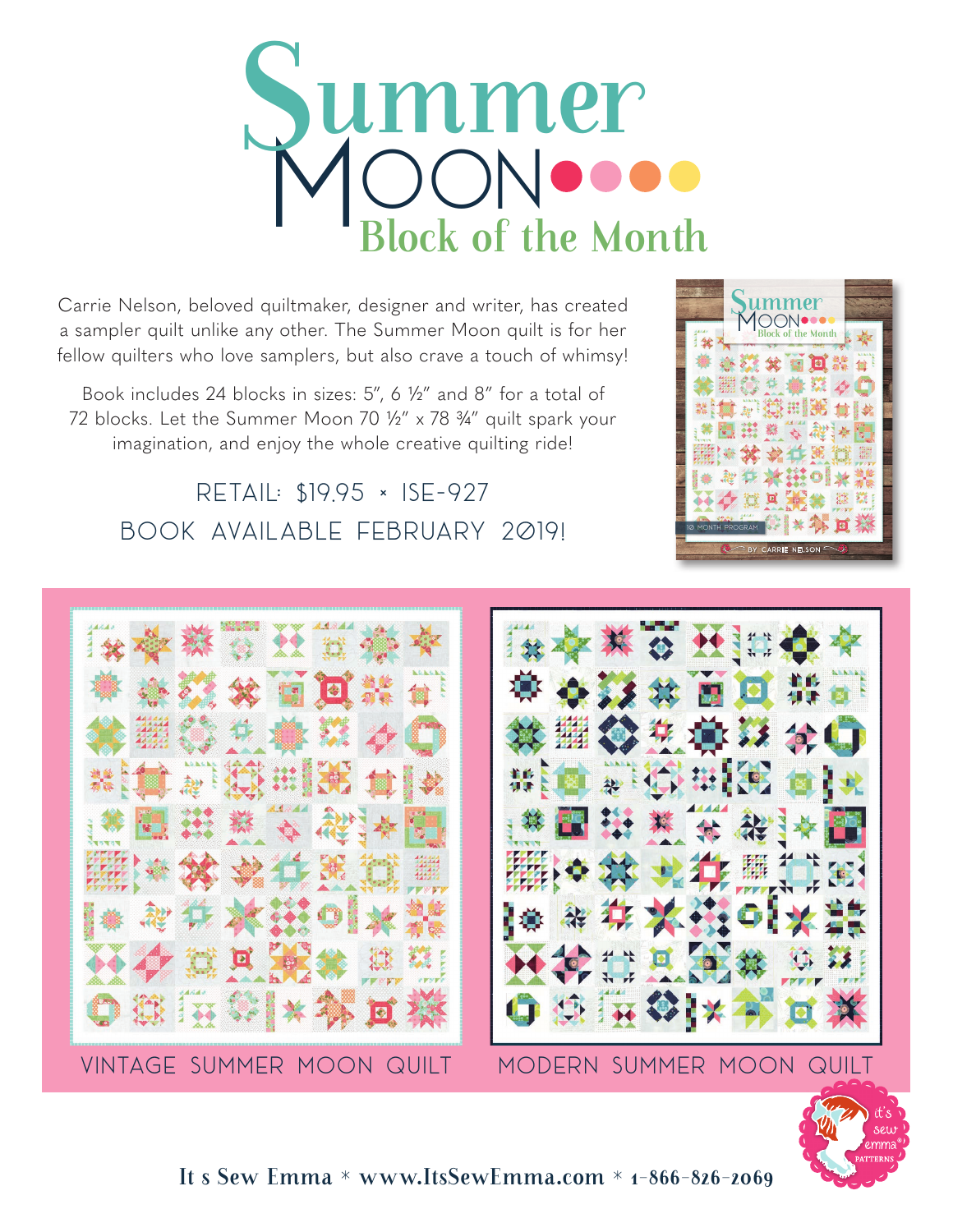#### Vintage Summer Moon BLOCK OF THE MONTH FABRIC REQUIREMENTS

| <b>SKU</b> | <b>Description</b> | 1 BOM                | 5 BOMs                 | 10 BOMs                              |
|------------|--------------------|----------------------|------------------------|--------------------------------------|
| 5080-12    | <b>Blocks</b>      | % yard               | 3 % yards              | $6\frac{1}{4}$ yards                 |
| 5080-13    | <b>Blocks</b>      | % yard               | 3 % yards              | $6\frac{1}{4}$ yards                 |
| 5080-15    | <b>Blocks</b>      | 3/4 yard             | 3 3/4 yards            | 7 1/2 yards                          |
| 5080-18    | <b>Blocks</b>      | 1/8 yard             | $4\frac{3}{8}$ yards   | 8 <sup>3</sup> / <sub>4</sub> yards  |
| 5081-13    | <b>Blocks</b>      | $\frac{1}{2}$ yard   | $2\frac{1}{2}$ yards   | 5 yards                              |
| 5081-15    | <b>Blocks</b>      | $\frac{2}{3}$ yard   | $3\frac{1}{3}$ yards   | $6\frac{2}{3}$ yards                 |
| 5081-16    | <b>Blocks</b>      | 1/8 yard             | $4\frac{3}{8}$ yards   | 8 <sup>3</sup> / <sub>4</sub> yards  |
| 5081-17    | <b>Blocks</b>      | % yard               | 3 % yards              | $6\frac{1}{4}$ yards                 |
| 5082-11    | <b>Blocks</b>      | % yard               | 3 % yards              | $6\frac{1}{4}$ yards                 |
| 5083-12    | <b>Blocks</b>      | 1 yard               | 5 yards                | 10 yards                             |
| 5083-18    | <b>Blocks</b>      | % yard               | 1 % yards              | 3 <sup>3</sup> / <sub>4</sub> yards  |
| 5084-13    | <b>Blocks</b>      | % yard               | 3 % yards              | $6\frac{1}{4}$ yards                 |
| 5084-15    | <b>Blocks</b>      | $\frac{1}{2}$ yard   | $2\frac{1}{2}$ yards   | 5 yards                              |
| 5085-12    | <b>Blocks</b>      | $\frac{1}{2}$ yard   | $2\frac{1}{2}$ yards   | 5 yards                              |
| 5085-15    | <b>Blocks</b>      | 1/ <sub>2</sub> yard | 2 1/2 yards            | 5 yards                              |
| 5085-16    | <b>Blocks</b>      | % yard               | 3 % yards              | $6\frac{1}{4}$ yards                 |
| 5085-17    | <b>Blocks</b>      | % yard               | 3 1/8 yards            | $6\frac{1}{4}$ yards                 |
| 5085-18    | <b>Blocks</b>      | 1/ <sub>2</sub> yard | $2\frac{1}{2}$ yards   | 5 yards                              |
| 5085-11    | Background         | $2\frac{3}{8}$ yards | 11 $\frac{7}{8}$ yards | 23 <sup>3</sup> / <sub>4</sub> yards |
| 1580-11    | Background         | $1\frac{5}{8}$ yards | 8 1/8 yards            | $16\frac{1}{4}$ yards                |
| 1580-12    | Background         | $1\frac{1}{4}$ yards | $6\frac{1}{4}$ yards   | $12\frac{1}{2}$ yards                |
| 1584-11    | Background         | $1\frac{3}{4}$ yards | 8 3/4 yards            | $17\frac{1}{2}$ yards                |
| 1588-13    | Background         | $1\frac{3}{4}$ yards | 8 3/4 yards            | $17\frac{1}{2}$ yards                |
| 8654-59    | Background         | $1\%$ yards          | $9\frac{3}{8}$ yards   | 18 <sup>3</sup> / <sub>4</sub> yards |
| 17966-20   | Background         | $1\frac{3}{8}$ yards | $6\%$ yards            | 13 3/4 yards                         |
| 29067-31   | Background         | 1 % yards            | 8 1/8 yards            | 16 ¼ yards                           |
| 5086-15    | Binding            | 1/8 yard             | 4 % yards              | 8 <sup>3</sup> / <sub>4</sub> yards  |
| 5080-11    | <b>Backing</b>     | 5 yards              | 25 yards               | 50 yards                             |

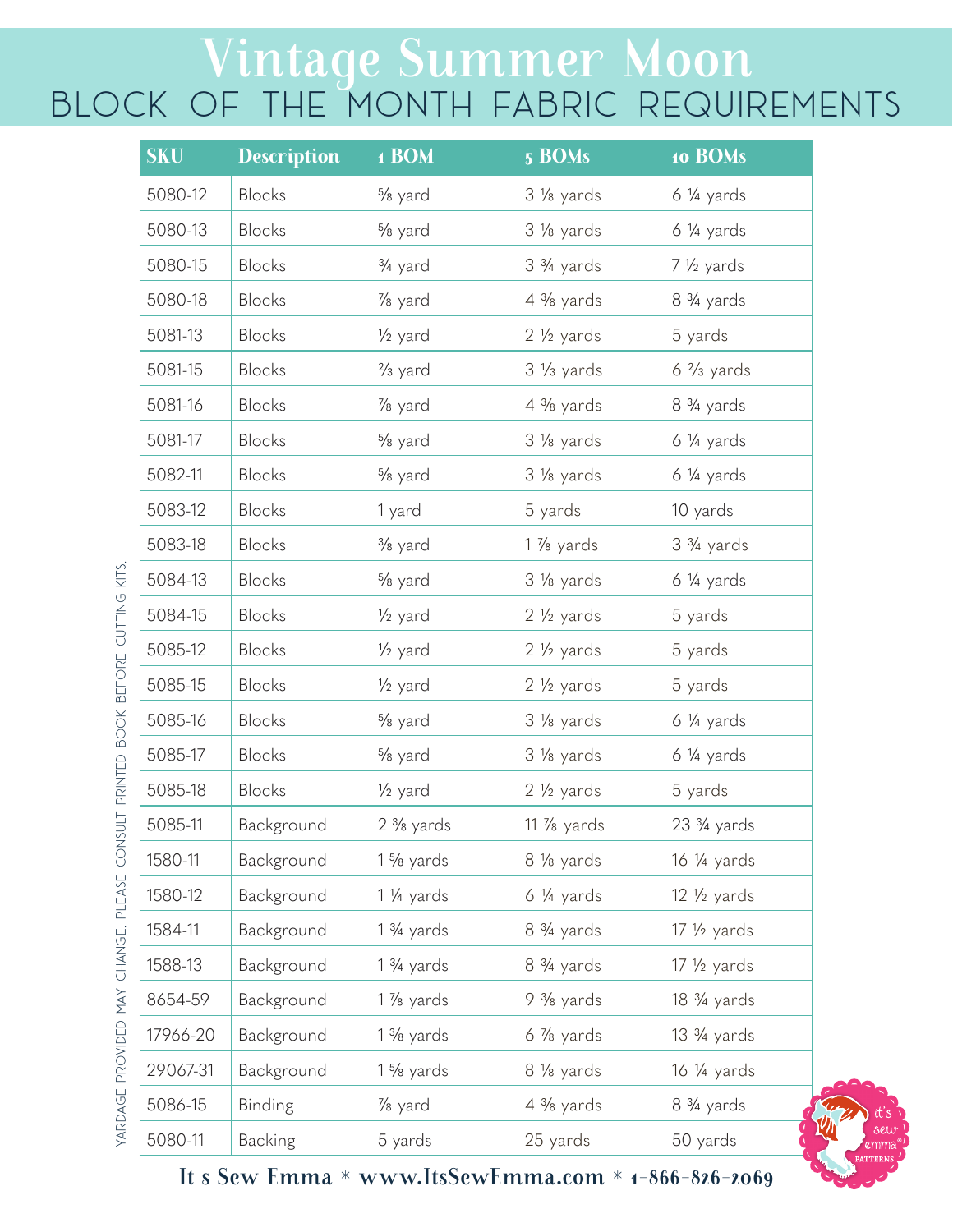# Vintage Summer Moon KIT FABRIC REQUIREMENTS

| <b>SKU</b> | <b>Description</b> | 1 Kit                | 5 Kits                              | 10 Kits                              |
|------------|--------------------|----------------------|-------------------------------------|--------------------------------------|
| 5080-12    | <b>Blocks</b>      | 1/ <sub>2</sub> yard | $2\frac{1}{2}$ yards                | 5 yards                              |
| 5080-13    | Blocks             | 1/ <sub>2</sub> yard | $2\frac{1}{2}$ yards                | 5 yards                              |
| 5080-15    | <b>Blocks</b>      | % yard               | 3 1/8 yards                         | $6\frac{1}{4}$ yards                 |
| 5080-18    | <b>Blocks</b>      | 3/ <sub>4</sub> yard | 3 3/4 yards                         | 7 1/ <sub>2</sub> yards              |
| 5081-13    | <b>Blocks</b>      | $\frac{3}{8}$ yard   | 1 % yards                           | 3 3/4 yards                          |
| 5081-15    | <b>Blocks</b>      | % yard               | 3 1/8 yards                         | $6\frac{1}{4}$ yards                 |
| 5081-16    | <b>Blocks</b>      | 3/ <sub>4</sub> yard | 3 <sup>3</sup> / <sub>4</sub> yards | $7\frac{1}{2}$ yards                 |
| 5081-17    | Blocks             | % yard               | 3 % yards                           | $6\frac{1}{4}$ yards                 |
| 5082-11    | Blocks             | 1/ <sub>2</sub> yard | $2\frac{1}{2}$ yards                | 5 yards                              |
| 5083-12    | <b>Blocks</b>      | 3/ <sub>4</sub> yard | 3 <sup>3</sup> / <sub>4</sub> yards | 7 1/2 yards                          |
| 5083-18    | <b>Blocks</b>      | 1/ <sub>2</sub> yard | $2\frac{1}{2}$ yards                | 5 yards                              |
| 5084-13    | <b>Blocks</b>      | % yard               | 3 1/8 yards                         | $6\frac{1}{4}$ yards                 |
| 5084-15    | <b>Blocks</b>      | $\frac{1}{2}$ yard   | $2\frac{1}{2}$ yards                | 5 yards                              |
| 5085-12    | <b>Blocks</b>      | % yard               | 3 1/8 yards                         | $6\frac{1}{4}$ yards                 |
| 5085-15    | <b>Blocks</b>      | 1/ <sub>2</sub> yard | $2\frac{1}{2}$ yards                | 5 yards                              |
| 5085-16    | Blocks             | % yard               | 3 1/8 yards                         | $6\frac{1}{4}$ yards                 |
| 5085-17    | <b>Blocks</b>      | 1/ <sub>2</sub> yard | $2\frac{1}{2}$ yards                | 5 yards                              |
| 5085-18    | Blocks             | % yard               | 1 % yards                           | 3 3/4 yards                          |
| 5085-11    | Background         | 2 yards              | 10 yards                            | 20 yards                             |
| 1580-11    | Background         | $1\frac{1}{4}$ yards | $6\frac{1}{4}$ yards                | $12\frac{1}{2}$ yards                |
| 1580-12    | Background         | 1 yard               | 5 yards                             | 10 yards                             |
| 1584-11    | Background         | 1 % yards            | $6\%$ yards                         | 13 <sup>3</sup> / <sub>4</sub> yards |
| 1588-13    | Background         | $1\frac{1}{3}$ yards | $6\frac{2}{3}$ yards                | $13\frac{1}{3}$ yards                |
| 8654-59    | Background         | $1\frac{3}{8}$ yards | $6\%$ yards                         | 13 3/4 yards                         |
| 17966-20   | Background         | 1 yard               | 5 yards                             | 10 yards                             |
| 29067-31   | Background         | 1 1/4 yards          | $6\frac{1}{4}$ yards                | $12\frac{1}{2}$ yards                |
| 5086-15    | Binding            | 1/8 yard             | $4\frac{3}{8}$ yards                | 8 <sup>3</sup> / <sub>4</sub> yards  |
| 5080-11    | Backing            | 5 yards              | 25 yards                            | 50 yards                             |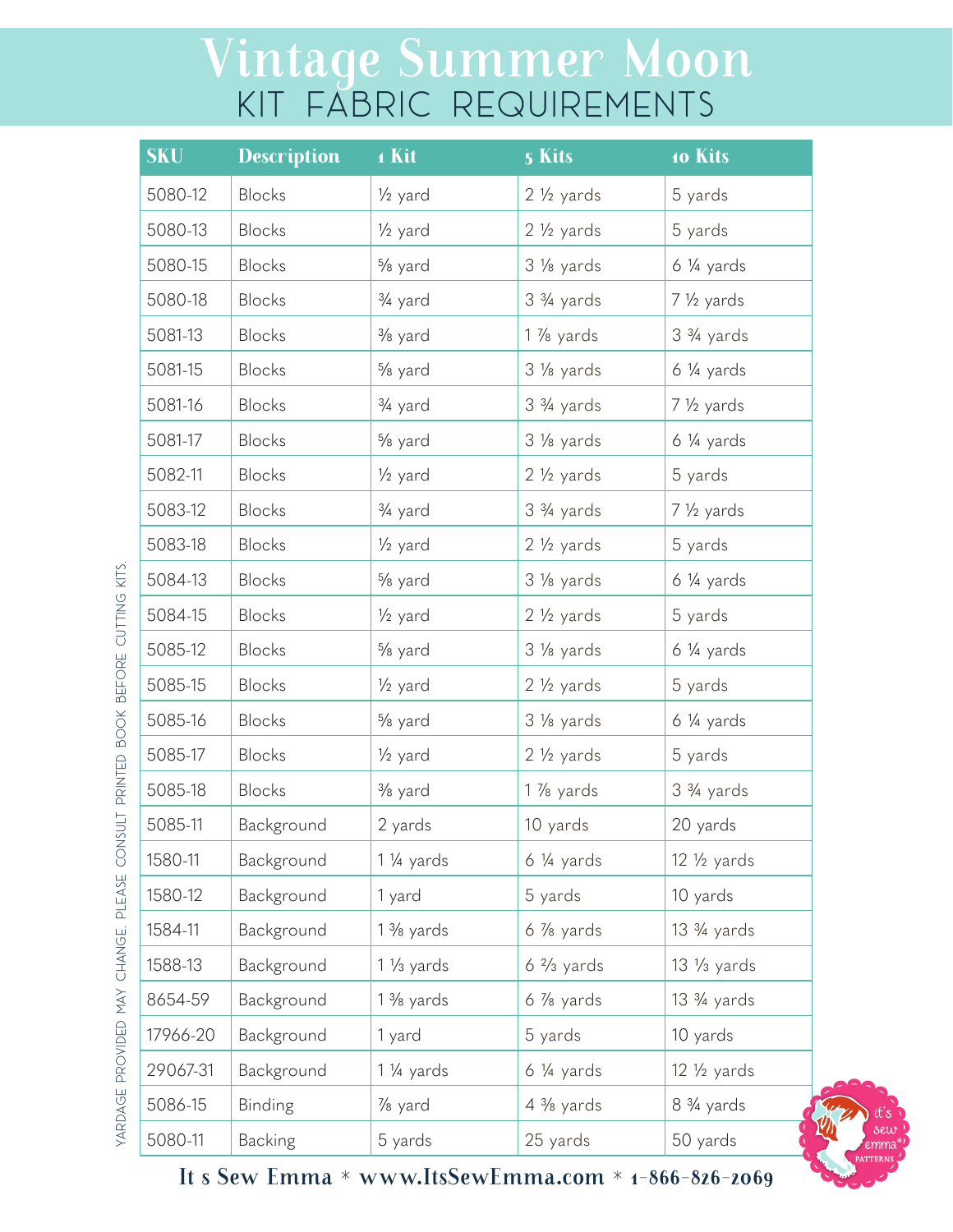# Modern Summer Moon BLOCK OF THE MONTH FABRIC REQUIREMENTS

| <b>SKU</b> | <b>Description</b> | 1 BOM                | 5 BOMs                | 10 BOMs                              |
|------------|--------------------|----------------------|-----------------------|--------------------------------------|
| 1680-15M   | Blocks             | $\frac{1}{2}$ yard   | $2\frac{1}{2}$ yards  | 5 yards                              |
| 1680-16M   | <b>Blocks</b>      | % yard               | 3 % yards             | $6\frac{1}{4}$ yards                 |
| 1680-18M   | <b>Blocks</b>      | 3/ <sub>8</sub> yard | $1\%$ yards           | 3 <sup>3</sup> / <sub>4</sub> yards  |
| 1681-16M   | <b>Blocks</b>      | 1/ <sub>2</sub> yard | $2\frac{1}{2}$ yards  | 5 yards                              |
| 1681-17M   | <b>Blocks</b>      | 1/ <sub>2</sub> yard | $2\frac{1}{2}$ yards  | 5 yards                              |
| 1682-22M   | <b>Blocks</b>      | % yard               | 3 % yards             | $6\frac{1}{4}$ yards                 |
| 1683-15M   | <b>Blocks</b>      | 1/8 yard             | 4 % yards             | 8 3/4 yards                          |
| 1683-16M   | <b>Blocks</b>      | 1/ <sub>2</sub> yard | $2\frac{1}{2}$ yards  | 5 yards                              |
| 1683-17M   | <b>Blocks</b>      | $\frac{1}{2}$ yard   | $2\frac{1}{2}$ yards  | 5 yards                              |
| 1684-16M   | <b>Blocks</b>      | % yard               | 3 1/8 yards           | 6 ¼ yards                            |
| 1684-18M   | <b>Blocks</b>      | % yard               | 3 % yards             | 6 ¼ yards                            |
| 1685-15    | <b>Blocks</b>      | 1/8 yard             | $4\frac{3}{8}$ yards  | 8 3/4 yards                          |
| 1686-14    | <b>Blocks</b>      | 3/4 yard             | 3 3/4 yards           | 7 1/2 yards                          |
| 1686-16    | <b>Blocks</b>      | 1/ <sub>2</sub> yard | $2\frac{1}{2}$ yards  | 5 yards                              |
| 1686-17    | <b>Blocks</b>      | % yard               | 3 % yards             | 6 ¼ yards                            |
| 1660-20    | <b>Blocks</b>      | $\frac{2}{3}$ yard   | $3\frac{1}{3}$ yards  | $6\frac{2}{3}$ yards                 |
| 1660-21    | <b>Blocks</b>      | 1/8 yard             | $4\frac{3}{8}$ yards  | 8 <sup>3</sup> / <sub>4</sub> yards  |
| 30150-63   | <b>Blocks</b>      | 1/8 yard             | $4\frac{3}{8}$ yards  | 8 <sup>3</sup> / <sub>4</sub> yards  |
| 1684-11M   | Background         | $1\frac{3}{4}$ yards | 8 3/4 yards           | $17\frac{1}{2}$ yards                |
| 1685-11    | Background         | $2\frac{1}{2}$ yards | $12\frac{1}{2}$ yards | 25 yards                             |
| 1580-12    | Background         | $1\frac{3}{4}$ yards | 8 3/4 yards           | $17\frac{1}{2}$ yards                |
| 1584-11    | Background         | 1 1/4 yards          | $6\frac{1}{4}$ yards  | $12\frac{1}{2}$ yards                |
| 1671-22    | Background         | $1\frac{3}{8}$ yards | $6\%$ yards           | $13\frac{3}{4}$ yards                |
| 1674-18    | Background         | $1\frac{1}{2}$ yards | 7 1/2 yards           | 15 yards                             |
| 1675-13    | Background         | $1\%$ yards          | 9 % yards             | 18 <sup>3</sup> / <sub>4</sub> yards |
| 30150-101  | Background         | 1 % yards            | 8 % yards             | 16 1/4 yards                         |
| 1682-22M   | Binding            | 1/8 yard             | $4\frac{3}{8}$ yards  | 8 <sup>3</sup> / <sub>4</sub> yards  |
| 1681-11M   | <b>Backing</b>     | 5 yards              | 25 yards              | 50 yards                             |